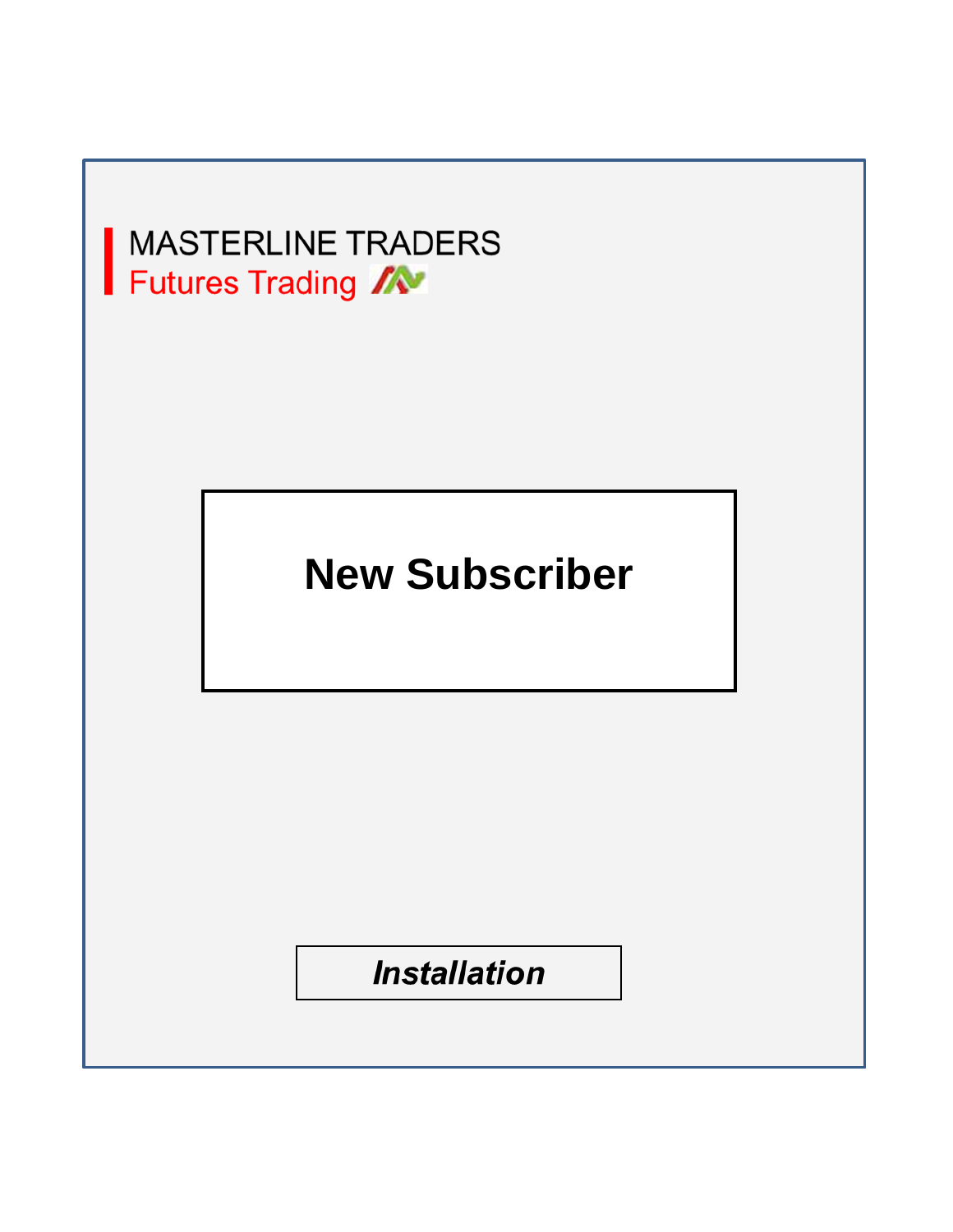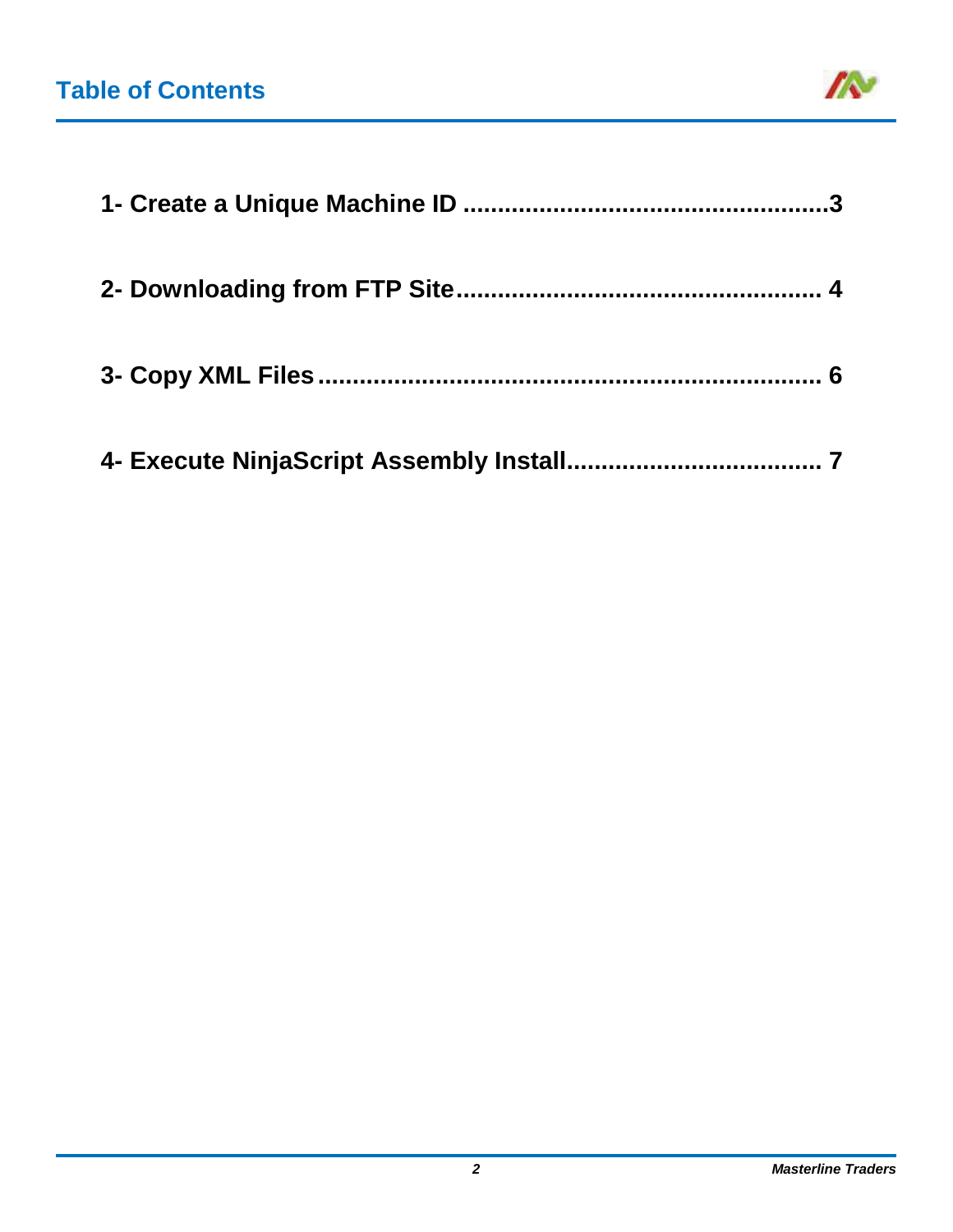

#### <span id="page-2-0"></span>How to create your "Unique Machine ID

1. Navigate to the NinjaTrader Control Center window and Choose "Help" from the dropdown Menu and then "3 $d$  party licensing."

Input 3rd party Vendor name: **MasterlineTraders** with "no spaces."

**3.** Input your last name only in the "User defined ID" field.

4. Your new "unique machine ID" will be generated and display in the box numbered "4" below after you press the "submit" button.

Copy and paste that complete "UID" into an email along with your package preference and email it to info@ masterlinetraders.com. Next, trigger your lease subscription or purchase using the appropriate PayPal button. You will receive a welcome email with your credentials to access the FTP site and your license will be activated in our license server.

|                  | You should only use this form if instructed by a vendor of a<br>NinjaTrader 3rd party add on product. |
|------------------|-------------------------------------------------------------------------------------------------------|
| Vendor name:     |                                                                                                       |
| User defined ID: |                                                                                                       |
|                  | <b>Submit</b>                                                                                         |
|                  | Please copy the following machine ID value and email it to the<br>vendor who requested it:            |
|                  |                                                                                                       |
|                  | Close                                                                                                 |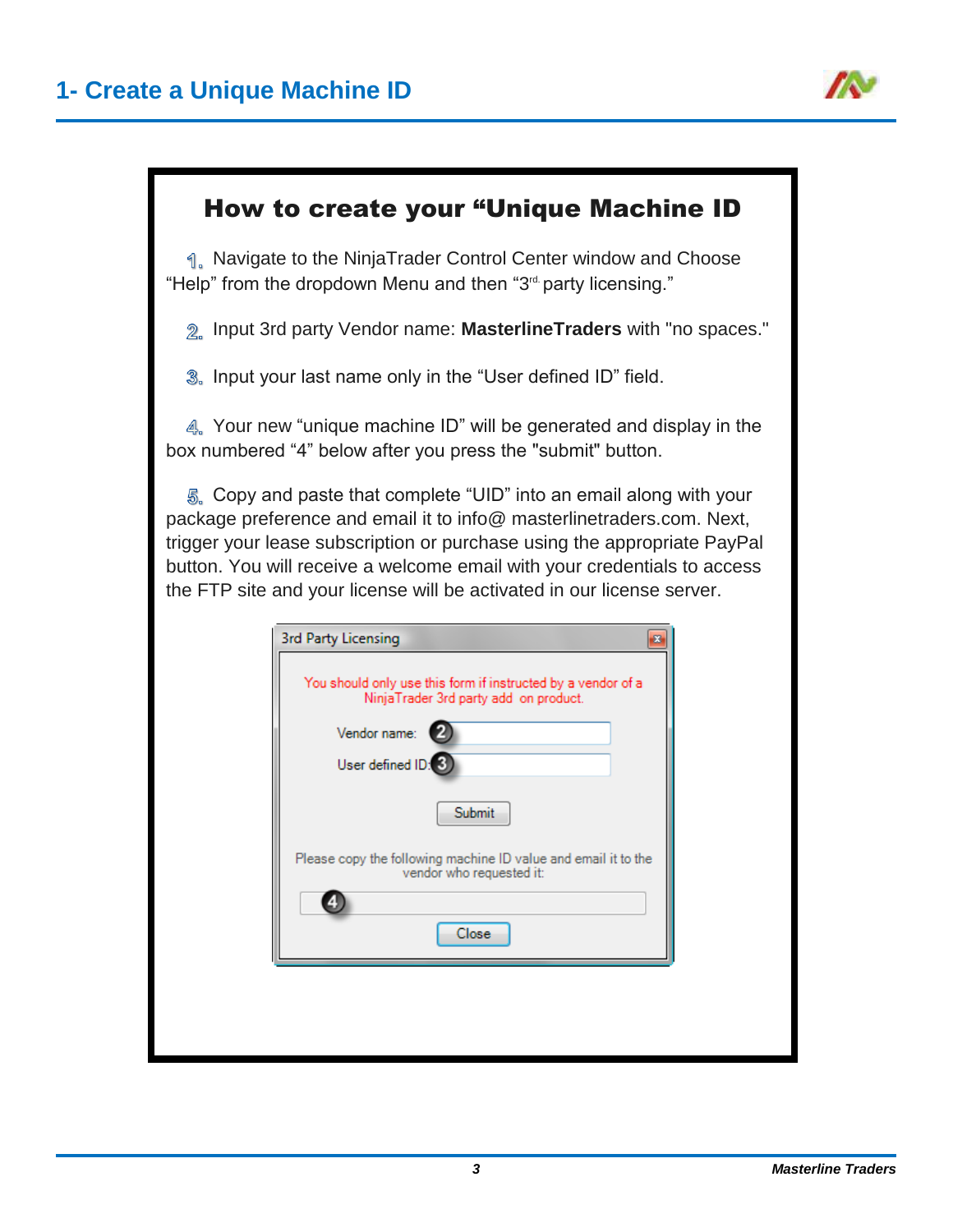## <span id="page-3-0"></span>**2- Downloading from the FTP Site**



Look for an email inviting you to use the Masterline Traders FTP site. The default user logon will be your email address. You will be required to create a password. If you have difficulty accessing the site, please send an email to [info@masterlinetraders.com.](mailto:info@masterlinetraders.com) You will have access to Chart Room replay videos only if you have a current subscription to the MLT Chart Room.

Click on "Files" at the top left. You will see the folders as shown below:



#### *Current Chart Templates Folder*

• The files in this folder are in ".xml" format and you will copy and paste them to the "NinjaTrader7\templates\Chart" folder.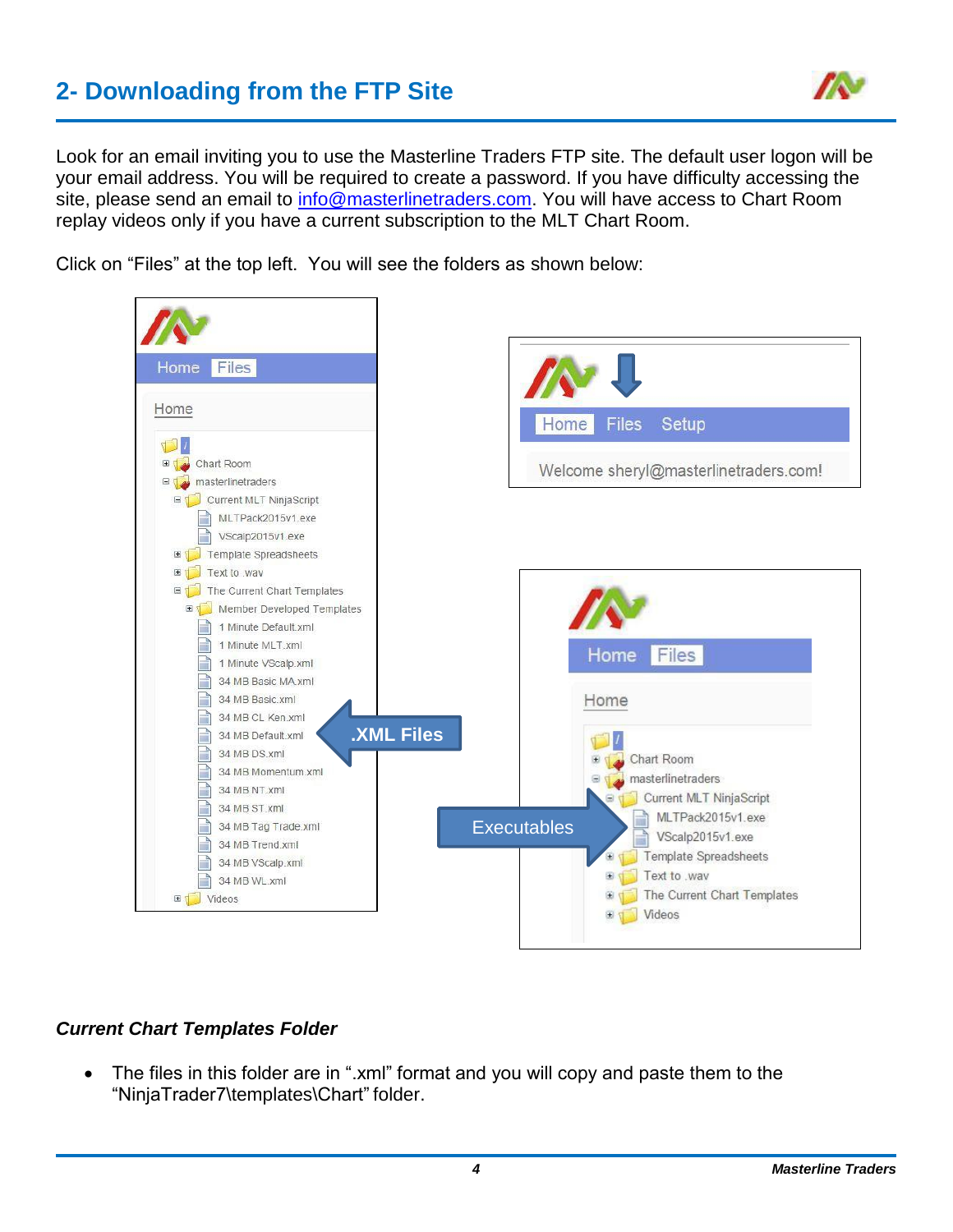

### *2-* **Downloading from FTP site -** *Continued*

There are two ways to download from the FTP site:

• You can download an ENTIRE FOLDER but "folders" always download in a "zipped" format.



You can also download individual files and they will be ready to use without the extraction process.



- Once you click the "Download" button the next steps will be different, depending on your computer operating system, and the browser you are using.
- You can save the files wherever you choose but if you follow the standard steps, the files will likely be located in the system "Downloads" folder

| Organize v       | Include in library | Share with | Slide show |
|------------------|--------------------|------------|------------|
| <b>Favorites</b> |                    | ۰          | Name       |
| Desktop          |                    | É          | Software   |
| Downloads        |                    |            |            |
| Dropbox          |                    |            |            |
| Recent Places    |                    |            |            |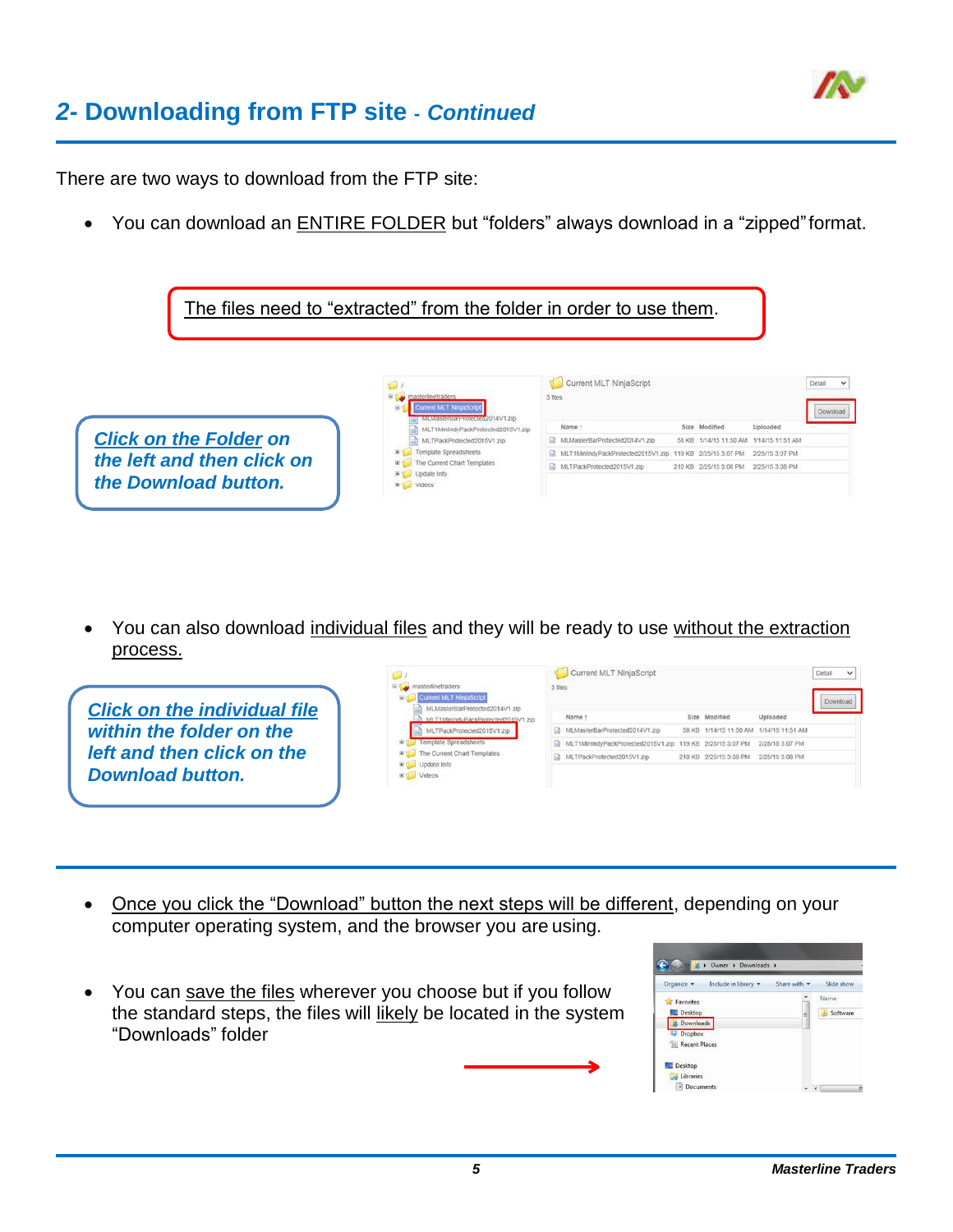# **3- Copy XML Files**